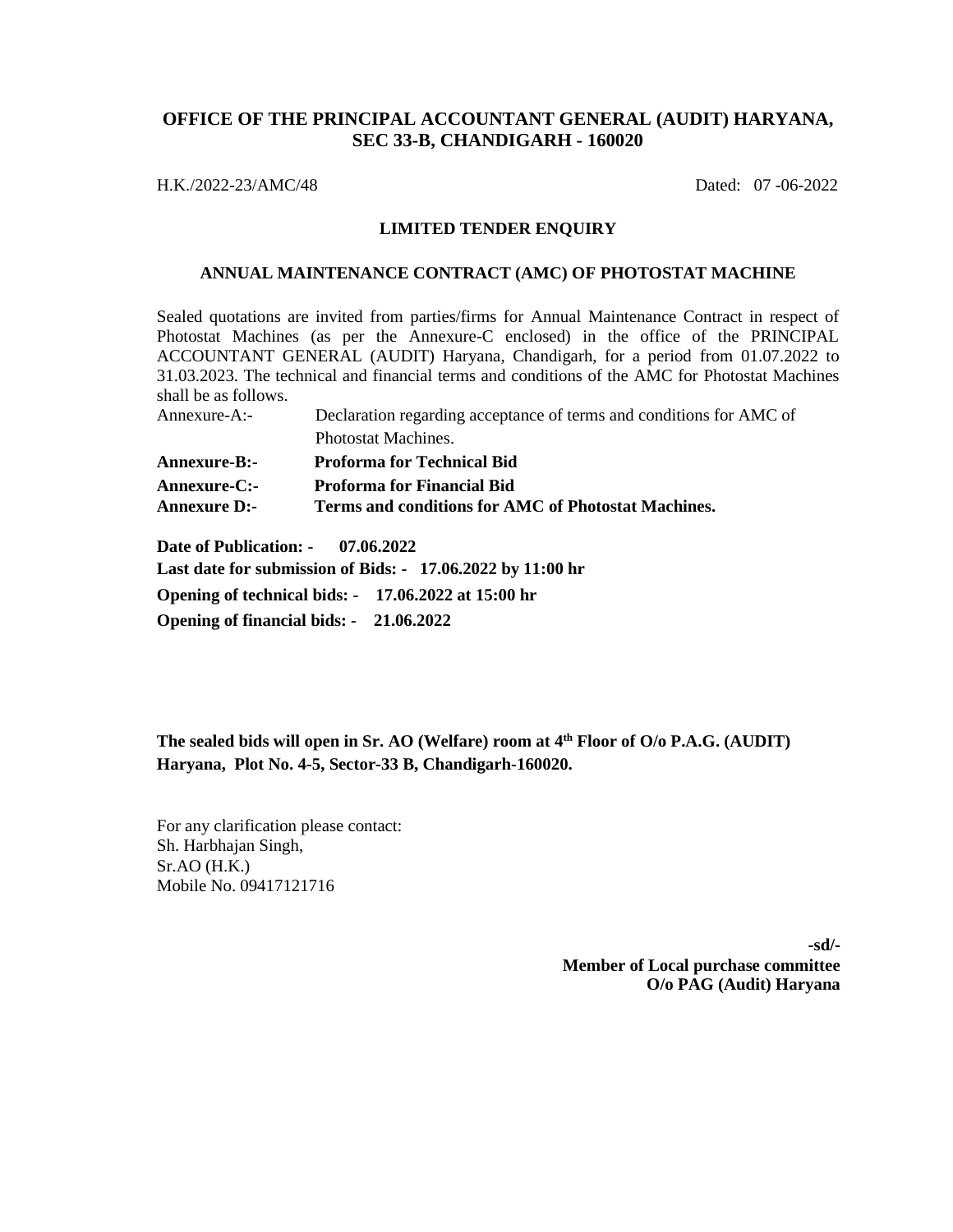#### **ANNEXURE-A**

# DECLARATION REGARDING ACCEPTANCE OF TERMS AND CONDITIONS CONTAINED

### IN THE TENDER DOCUMENT

**To,**

**The Sr. Deputy Accountant General (Administration), O/o Principal Accountant General (AUDIT) Haryana Plot no 4-5, Sector-33 B, Chandigarh-160020**

**Sir/Madam,**

**I have carefully gone through the Terms and Conditions (Annexure D) contained in the Limited Tender Enquiry Notice dated 07-06-2022 regarding on site Annual Maintenance Contract (AMC) of Photostat Machine's in the Principal Accountant General (Audit) Haryana, Chandigarh.**

**I declare that all the Terms and Conditions of this Tender Notice are acceptable to my Company. My Company does not have any terms and conditions of its own in respect of quotation being submitted for AMC. I further certify that I am an authorized signatory of my company and am, therefore, competent to make this declaration.**

**I also understand that the office of the Principal Accountant General (Audit) Haryana, Chandigarh does not bind itself to accept the lowest tender and also reserves the right to reject any quotation without assigning any reason(s) whatsoever.**

**Yours Very Truly,**

**Signature of authorized signatory with Date: Name: Designation: Name of firm/proprietary firm/Company: Address: Office Seal**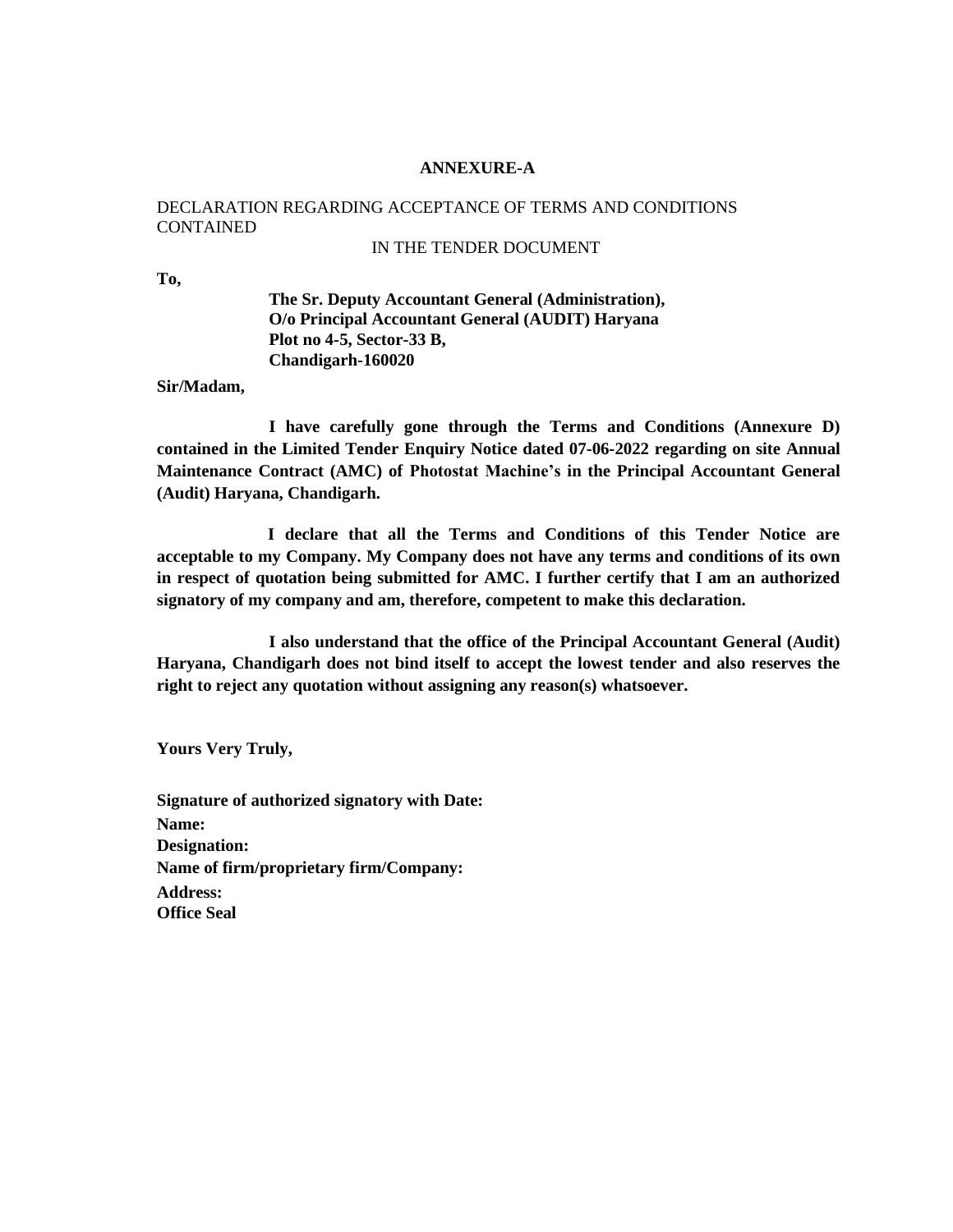## **Annexure-B Proforma for Technical Bid**

**(To be filled by the authorized signatory of the firm & this is to be put in sealed envelope super scribed with Technical Bid for AMC of Photostat Machine)**

| Sr.                     | <b>Particular</b>                            | <b>Detail</b> | Page No. |
|-------------------------|----------------------------------------------|---------------|----------|
| No.                     |                                              |               |          |
| 1                       | <b>Name of the Organization/Firm</b>         |               |          |
| $\overline{2}$          | Name(s) of the Proprietors/                  |               |          |
|                         | <b>Partners / director</b>                   |               |          |
| $\overline{\mathbf{3}}$ | <b>Registered Address, Telephone</b>         |               |          |
|                         | (Landline/Mobile) & Fax No                   |               |          |
| $\overline{\mathbf{4}}$ | Other Address of any branches with their     |               |          |
|                         | telephone No. and Faxes                      |               |          |
| 5                       | Whether firm is registered under GST         |               |          |
|                         | Act. (If yes then copy of GST                |               |          |
|                         | <b>Registration</b> )                        |               |          |
| 6                       | <b>Permanent Account Number of the firm</b>  |               |          |
|                         | (Copy of Pan Card to be attached)            |               |          |
|                         | EMD amounting to Rs.10,000/- in the favor    |               |          |
| 7                       | of "Senior Audit Officer (Admin), O/o the    |               |          |
|                         | <b>Principal Accountant General (Audit)</b>  |               |          |
|                         | Haryana, Chandigarh"                         |               |          |
| 8                       | Copies of three AMC bills for last one years |               |          |
|                         | in support of his claim that he is providing |               |          |
|                         | services to Central/                         |               |          |
|                         | Ministries / PSUs etc. situated in the       |               |          |
|                         | Tricity (Chandigarh, Mohali & Panchkula)     |               |          |
| 9                       | Copy of one year satisfactory performance    |               |          |
|                         | certificate from Central/State Government    |               |          |
|                         | department/organizations/Ministries/         |               |          |
|                         | PSUs etc. situated in the Tricity            |               |          |
|                         | (Chandigarh, Mohali & Panchkula)             |               |          |

**Note: All the copies enclosed must be self-attested.**

| Name of firm/proprietary firm/ Company: | Signature of authorized signatory |  |  |
|-----------------------------------------|-----------------------------------|--|--|
| <b>Address:</b>                         | with Date:                        |  |  |
| <b>Office Seal</b>                      | Name:                             |  |  |
|                                         | Designation:                      |  |  |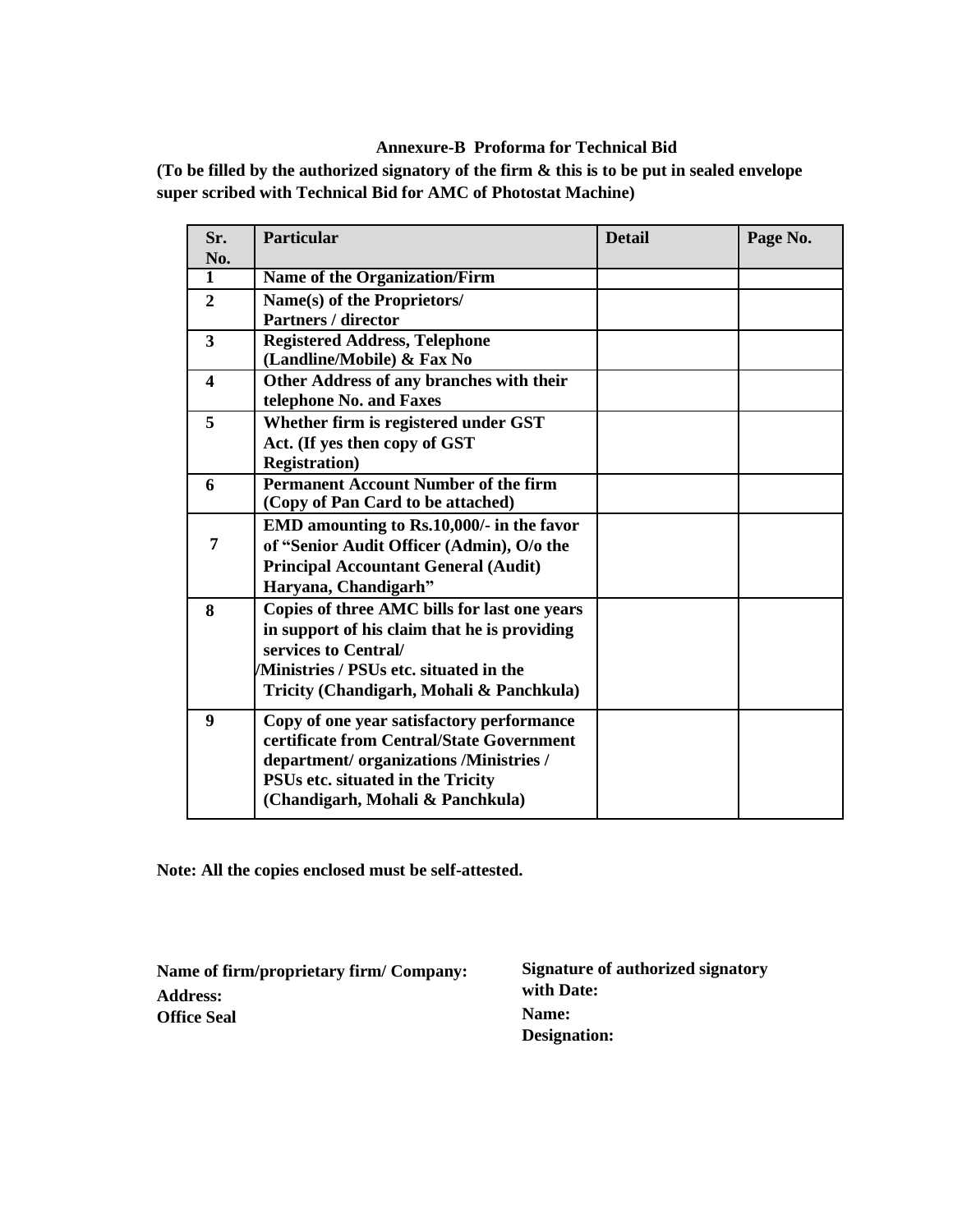#### **ANNEXURE C: Performa for Financial bid**

(To be filled by the authorized signatory of the firm & this is to be put in sealed envelope super scribed with Financial Bid for AMC of Photostat Machines)

| Sr. | Machine No.                         | Date of         | <b>Current Reading as</b> | <b>Rate Quoted per</b> |
|-----|-------------------------------------|-----------------|---------------------------|------------------------|
| No. |                                     | <b>Purchase</b> | on 01-06-2022             | page                   |
| 1.  | Canon IR-2202 N                     | 15-07-2016      | 3,75,742                  |                        |
| 2.  | Canon IR-ADV 3320                   | 15-07-2016      | 1,87,358(B/W)             |                        |
|     | C                                   |                 | 3314 (Colour)             |                        |
| 3.  | Xerox 3337991520,<br><b>WC 5325</b> | 28-09-2016      | 5,09,137                  |                        |
| 4.  | Xerox 3322517911<br><b>WC 5325</b>  | 28-09-2016      | 4,48,739                  |                        |
| 5.  | Xerox 3337989909<br><b>WC 5325</b>  | 28-09-2016      | 3,92,201                  |                        |
| 6.  | Xerox 3337987809<br><b>WC 5325</b>  | 28-09-2016      | 2,72,047                  |                        |

**Note:-**

- **a) The L-1 will be finalized on lowest composite rates instead of rate of individual item quoted by all firms.**
- **b) The Composite rate shall be inclusive of GST or any other leviable taxes.**

**Name of firm/proprietary firm/ Company: Address: Office Seal**

**Signature of authorized signatory with Date: Name: Designation:**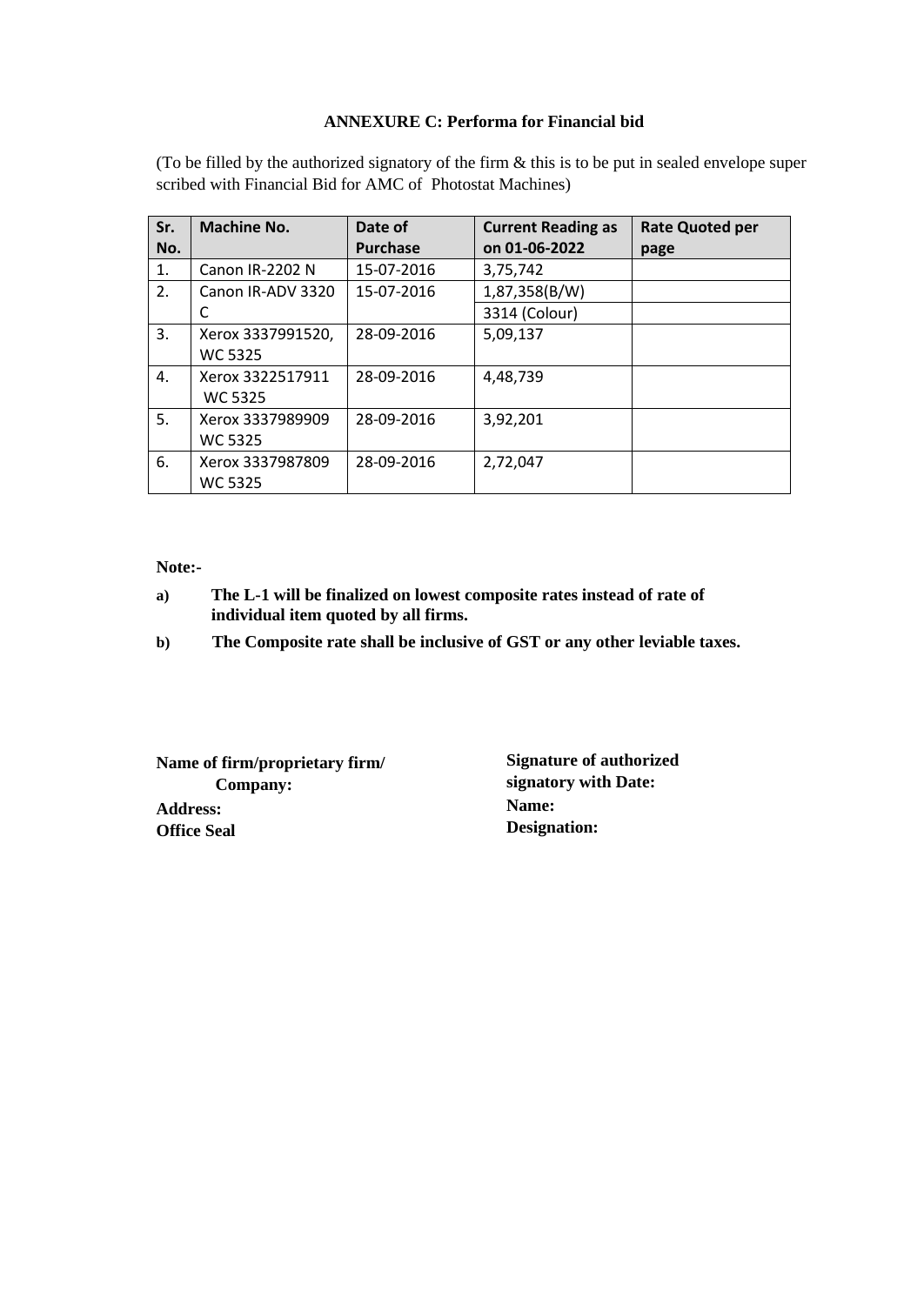# **Annexure-D**

# **Terms and conditions for AMC of Photostat Machines**

- 1. This agreement will be effective for a period from i.e. 01-07-2022 to 31-03-2023.
- 2. The agency will provide Annual Maintenance for 06 (02 Canon & 4 Xerox) pre used Photostat Machines which are 06 years old and keep them in good working order as follows.
	- ✓ **01 Canon Machine model no. IR-2202**
	- ✓ **01 Canon Machine model no. IR-ADV-3320 (Colour)**
	- ✓ **04 Xerox Model no. WC 5325**
- 3. The rate quoted for Annual Maintenance Charge (AMC) would include maintenance charges and the rates would be per page per machine basis. The monthly printing would be minimum 3000 per month per machine approximately.
- 4. The payment would be paid on monthly basis.
- 5. AMC shall cover all parts i.e. including all plastic parts for smooth & continuous functioning of the photocopies machines. However, notional cost of the repair/service and that of parts replaced in may be communicated to this office for recording purpose.
- 6. Sub-letting/sub-contracting of work by the firm/contractor is prohibited.
- 7. All the repair and servicing of the machine should be done in the office premises. Parts to be installed in place of defective parts should be of same brand and specifications. In case of non-availability of parts (requiring replacement) choice of parts of a company shall be the discussion of this office.
- 8. Complaints for non-functioning of photocopies to be attend to within 48 hours. If not, a penalty @ Rs.200 per day can be imposed. Agency shall provide the said services on request in some special cases on holidays also.
- 9. This Agreement which comes into force on the date of its execution and with the meter reading of the equipment recorded as shall unless terminated earlier in accordance with terms hereof including by giving 45 days notice in writing served by either party upon the other, continue in force till such time the meter reading installed in the equipment. The meter reading as shown in the meter installed in the Equipment shall be conclusive proof of such number of copies made/generated by the Office. The above mentioned number of copies/years against the machine is subject to the stipulations prescribed of this Agreement and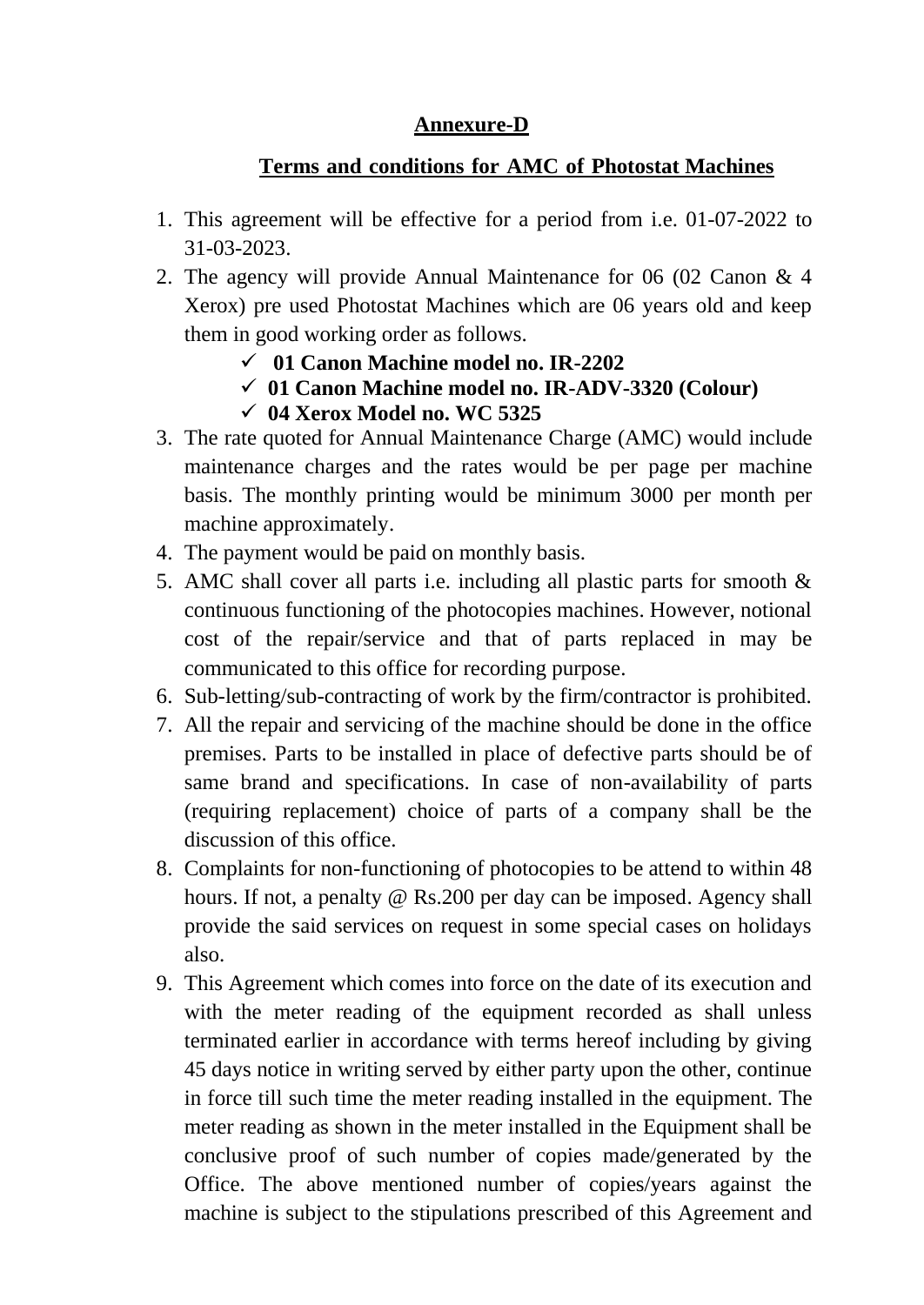use of the Equipment in accordance with the user guidelines as contained in the Equipment literature supplied to the Office at the time of installation. Notwithstanding anything herein contained, where this Agreement is executed on the date of purchase of the Equipment or during the warranty period, it shall come into force on the day immediately following the date of expiry of the warranty period.

- 10.If during the subsistence of this Agreement, Agency is of the opinion that, the Equipment requires workshop repair, it may after due inspection of the Equipment, submit to the Office its recommendation expected time required for carrying out such repairs etc. If the above mentioned recommendations of Agency are acceptable to the Office it shall give its consent in writing, where upon, Agency shall arrange to get the Equipment repaired on the agreed terms & conditions. In this case the stand by machine would be provided by the agency if expected time for repair is more than 3 working hours. The Office has a right to reject the recommendations of agency.
- 11.To ensure due performance of the contract, performance security (or Performance Bank Guarantee (PBG) or Security Deposit (SD)) is to be deposited by the successful bidder awarded the contract. Performance Security will be for an amount of 7 per cent of the value of the contract as specified in the bid documents. Performance Security can be furnished in the form of an account payee demand draft, fixed deposit receipt from a commercial bank, bank guarantee issued/confirmed from any of the commercial bank in India.
- 12.If the agency is in the breach of any or all terms hereof including obligation to be punctual the office has right to get repaired the machines from any outside agency the cost would be deducted from monthly bill, and such breach remains un remedied for 15 days from the date of such breach or office is of the opinion that the agency has attempted to delay the services may be terminated. If such an event occurs the PBG shall stand forfeited.
- 13. It is the responsibility of the agency to ensure compliance to all laws/statutes including labour laws shall be with the vendor to the manpower engaged in the work.
- 14.The Service Charges payable hereto by the office to Agency including all taxes.
- 15.The department shall have the right of rejecting all or any of the tenders and allot the work between two or more parties and also will not be bound to accept the lowest or any tender. The decision of O/o the